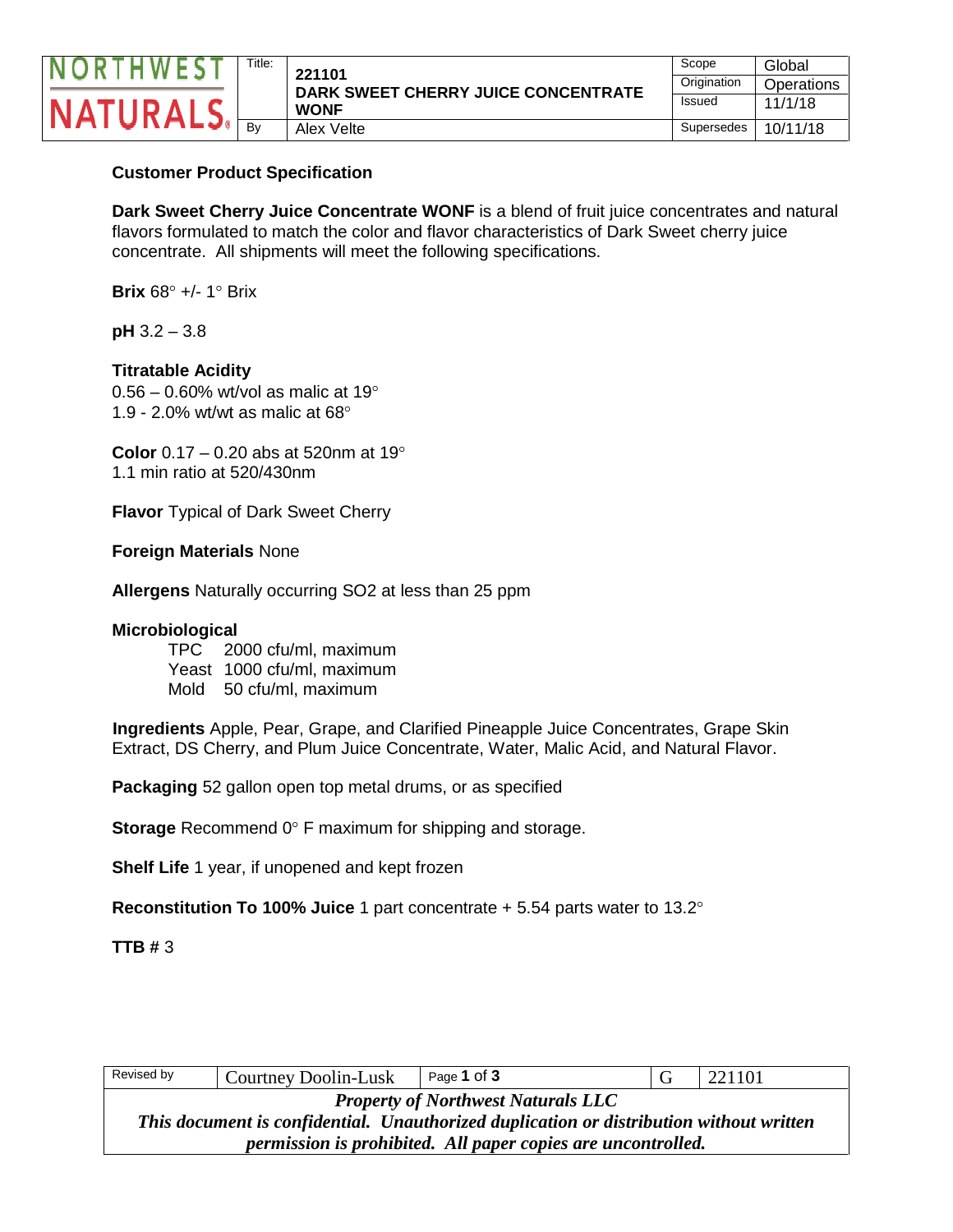

| Title: | 221101                              | Scope         | Global     |
|--------|-------------------------------------|---------------|------------|
|        | DARK SWEET CHERRY JUICE CONCENTRATE | Origination   | Operations |
|        | <b>WONF</b>                         | <b>Issued</b> | 11/1/18    |
| Bv     | Alex Velte                          | Supersedes    | 10/11/18   |

## **Nutrition**

| Amount/100g          |                   |  |
|----------------------|-------------------|--|
| <b>Calories</b>      | 268               |  |
| Fat                  | 0.1 <sub>g</sub>  |  |
| Carbohydrate         | 66 g              |  |
| <b>Dietary Fiber</b> | 0.3 <sub>g</sub>  |  |
| <b>Protein</b>       | 0.8 <sub>g</sub>  |  |
| <b>Sugar</b>         | 58 g              |  |
| Sodium               | 25 <sub>mg</sub>  |  |
| Potassium            | 545 mg            |  |
| <b>Vitamin C</b>     | 2.4 <sub>mg</sub> |  |
| <b>Vitamin A</b>     | 1.3 mcg RAE       |  |
| Calcium              | 54 mg             |  |
| Iron                 | 1.2 <sub>mg</sub> |  |

**\*values not listed are zero**

### **Label Example**

| <b>DARK SWEET CHERRY</b><br><b>JUICE CONCENTRATE WONF</b> |                                                  |
|-----------------------------------------------------------|--------------------------------------------------|
| 68 BRIX<br>NET WT 579 LBS<br>52 GAL FILL                  | (221101)<br>GROSS WT 619 LBS<br>LOT # X-XX-XXXXX |
| Drum #1                                                   | <b>Contains less than 25 ppm Sulfites</b>        |
|                                                           | <b>STORE FROZEN</b>                              |

"The product shall be prepared, processed, packaged, and delivered in accordance with current good manufacturing practices and under strict sanitary conditions. Standards of identity and label statements for consumer products are the sole responsibility of the customer."

| Revised by                                                                              | Courtney Doolin-Lusk | Page 2 of 3 |  | 221101 |  |
|-----------------------------------------------------------------------------------------|----------------------|-------------|--|--------|--|
| <b>Property of Northwest Naturals LLC</b>                                               |                      |             |  |        |  |
| This document is confidential. Unauthorized duplication or distribution without written |                      |             |  |        |  |
| permission is prohibited. All paper copies are uncontrolled.                            |                      |             |  |        |  |